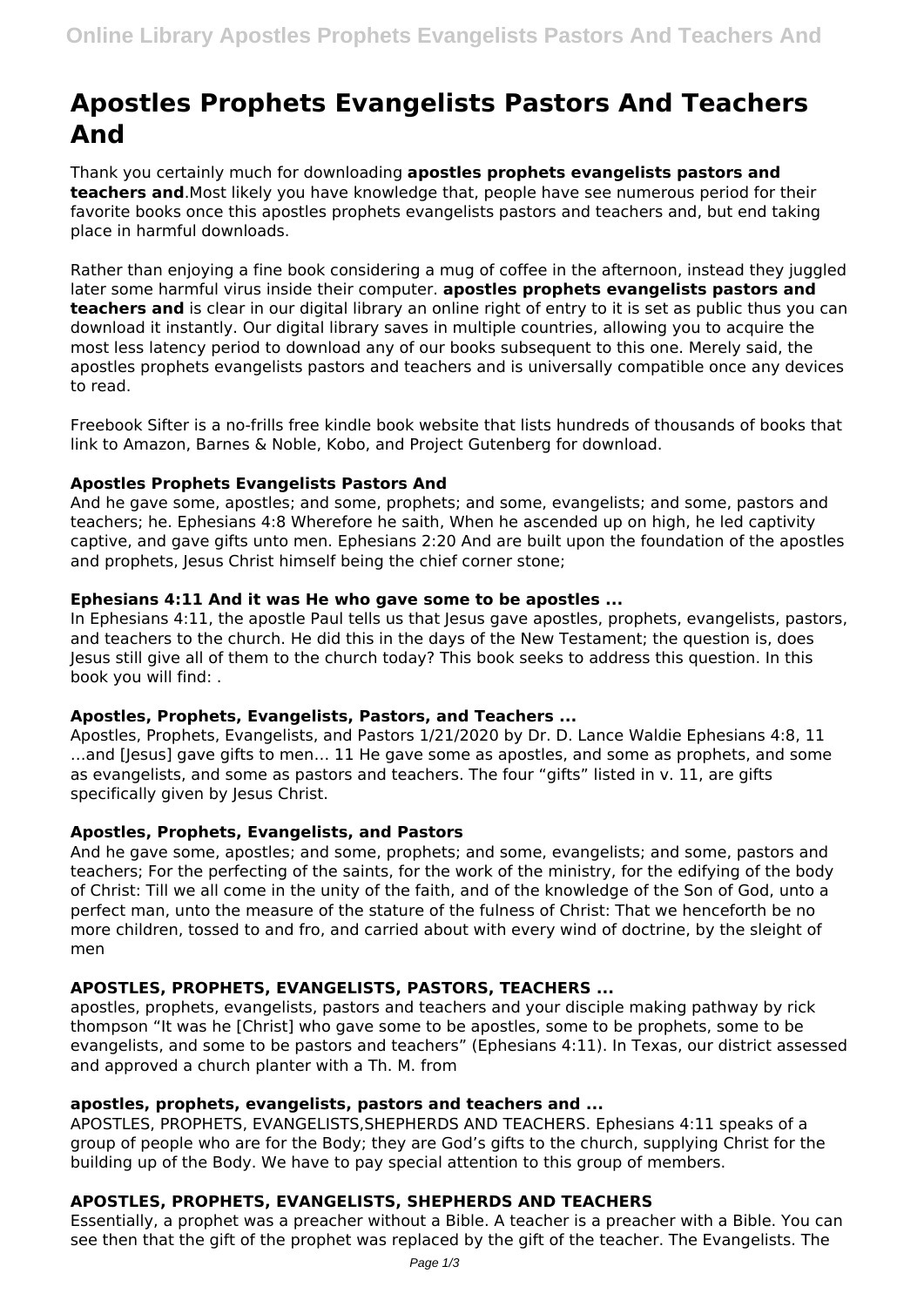evangelists were those called of God to carry the message of the gospel to the unconverted world.

## **Things That Differ: Apostles, Prophets, Evangelists, and ...**

They are Apostles, Prophets, Evangelists, Pastors and Teachers. The verse read, "And He Himself gave some to be apostles, some prophets, some evangelists, and some pastors and teachers, for the...

## **Pastor, Evangelist, Prophet Do you know the difference ...**

Ephesians 4:11-16 KJV - And he gave some, apostles; and some, - Bible Gateway. And he gave some, apostles; and some, prophets; and some, evangelists; and some, pastors and teachers; For the perfecting of the saints, for the work of the ministry, for the edifying of the body of ... And he gave some, apostles; and some, prophets; and some, evangelists; and some, pastors and teachers; For the perfecting of the saints, for the work.

## **Ephesians 4:11-16 KJV - And he gave some, apostles; and ...**

and some evangelists; by whom are designed, not so much the writers of the Gospels, as Matthew, Mark, Luke and John, some of which were also apostles; as preachers of the Gospel, and who yet were distinct from the ordinary ministers of it; they were below the apostles, and yet above pastors and teachers; they were the companions of the apostles, and assistants to them, and subserved them in their work; such were Philip, Luke, Titus, Timothy, and others; these were not fixed and stated ...

## **And he gave some, apostles; and some, prophets; and some ...**

We find that in Ephesians 4:11, "So Christ himself gave the apostles, the prophets, the evangelists, the pastors and teachers." In the New Testament, the function of the evangelist was much the same as the apostle. But the difference was, they were not getting direct revelation from God, because they had that from the apostles.

## **People Are Gifts Too: Apostles, Prophets, Evangelists and ...**

Though people today may serve in similar ways, they are different from the actual apostles and prophets of the New Testament. Evangelists are literally those who share the good news. This word is used elsewhere only of Philip (Acts 21:8) and of Timothy, who was commanded to do the work of an evangelist (2 Timothy 4:5). That may or may not have been his primary spiritual gift. Pastors are mentioned elsewhere as elders (1 Timothy 3; Titus 1) and lead local congregations.

# **What does Ephesians 4:11 mean?**

While the work of evangelists and pastor/teachers is important, only the apostles and prophets are described as being the foundation upon which the church is built. It has been popular to say that the "foundation of the apostles and prophets" means the foundation which they laid, i.e., their revelation.

# **Ephesians 4:7-16 - The Function of Apostles and Prophets**

10 He that descended is the same also that ascended up far above all heavens, that he might fill all things.) 11 And he gave some, apostles; and some, prophets; and some, evangelists; and some, pastors and teachers; 12 For the perfecting of the saints, for the work of the ministry, for the edifying of the body of Christ: 13 Till we all come in ...

# **EPHESIANS 4:11 KJV "And he gave some, apostles; and some ...**

Currently during the time of the writing, 2015, there are very few true apostles, prophets, evangelists, pastors or teachers. The world is currently filled with false apostles, false prophets, false evangelists, false pastors and false teachers/deacons.

# **Why Do I Call Myself an Apostle, What is an Apostle, Are ...**

And so there are five categories here that really constitute the gifted men or the key persons in the building of the church: Apostles, prophets, evangelists, teaching pastors, and teachers. These are not gifts, as such, spiritual gifts; they are gifted people, given as gifts to the church. Now remember last time we talked about the apostles?

# **The Gifted Men, Part 2: Evangelists, Pastors, Teachers**

The topic of fivefold ministry—the apostle, prophet, teacher, pastor, and evangelist appointed by